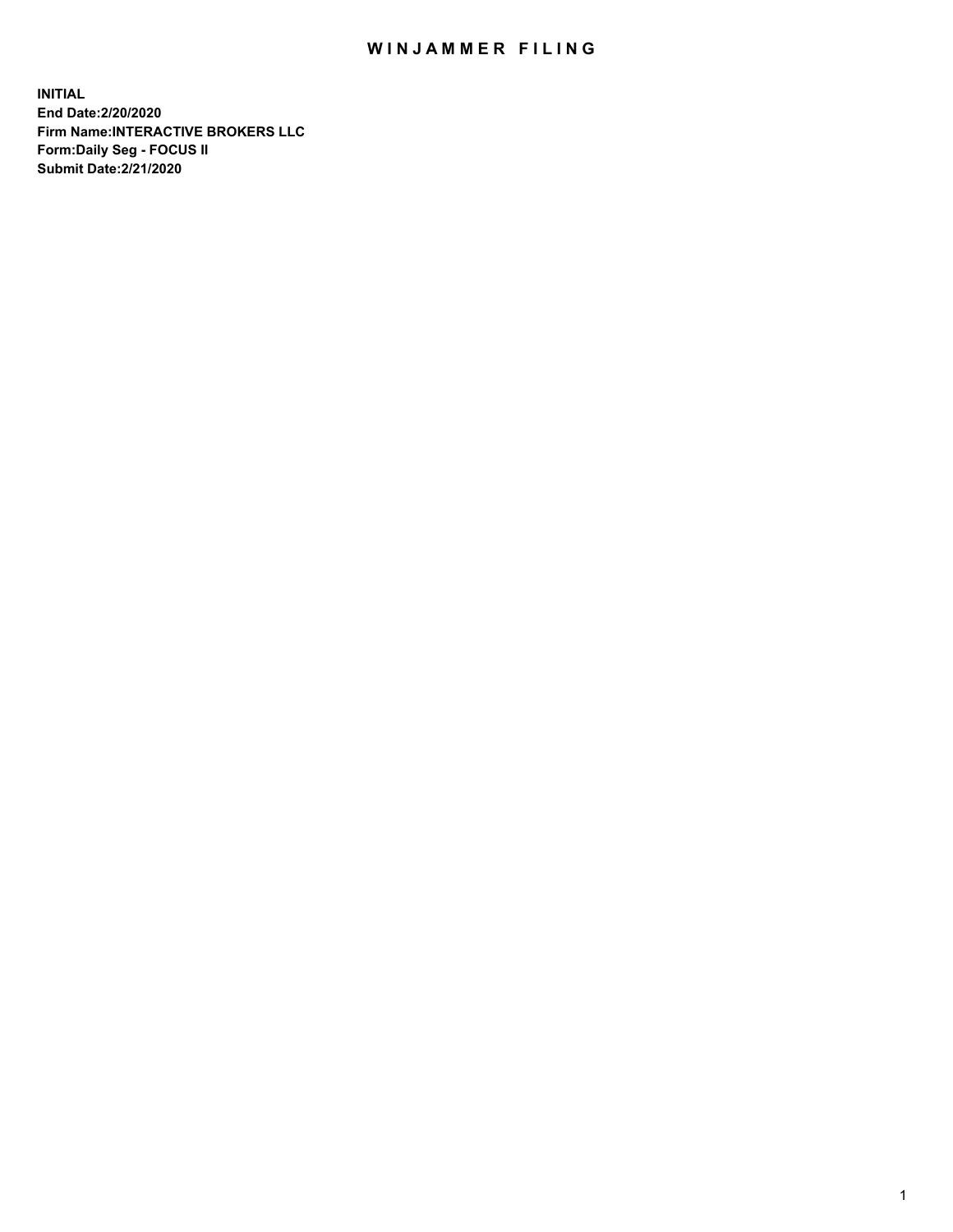**INITIAL End Date:2/20/2020 Firm Name:INTERACTIVE BROKERS LLC Form:Daily Seg - FOCUS II Submit Date:2/21/2020 Daily Segregation - Cover Page**

| Name of Company                                                                                                                                                                                                                                                                                                                | <b>INTERACTIVE BROKERS LLC</b>                                                                  |
|--------------------------------------------------------------------------------------------------------------------------------------------------------------------------------------------------------------------------------------------------------------------------------------------------------------------------------|-------------------------------------------------------------------------------------------------|
| <b>Contact Name</b>                                                                                                                                                                                                                                                                                                            | <b>James Menicucci</b>                                                                          |
| <b>Contact Phone Number</b>                                                                                                                                                                                                                                                                                                    | 203-618-8085                                                                                    |
| <b>Contact Email Address</b>                                                                                                                                                                                                                                                                                                   | jmenicucci@interactivebrokers.c<br>om                                                           |
| FCM's Customer Segregated Funds Residual Interest Target (choose one):<br>a. Minimum dollar amount: ; or<br>b. Minimum percentage of customer segregated funds required:%; or<br>c. Dollar amount range between: and; or<br>d. Percentage range of customer segregated funds required between:% and%.                          | $\overline{\mathbf{0}}$<br>$\overline{\mathbf{0}}$<br>155,000,000 245,000,000<br>0 <sub>0</sub> |
| FCM's Customer Secured Amount Funds Residual Interest Target (choose one):<br>a. Minimum dollar amount: ; or<br>b. Minimum percentage of customer secured funds required:%; or<br>c. Dollar amount range between: and; or<br>d. Percentage range of customer secured funds required between:% and%.                            | <u>0</u><br>$\overline{\mathbf{0}}$<br>80,000,000 120,000,000<br>0 <sub>0</sub>                 |
| FCM's Cleared Swaps Customer Collateral Residual Interest Target (choose one):<br>a. Minimum dollar amount: ; or<br>b. Minimum percentage of cleared swaps customer collateral required:% ; or<br>c. Dollar amount range between: and; or<br>d. Percentage range of cleared swaps customer collateral required between:% and%. | <u>0</u><br>$\underline{\mathbf{0}}$<br>0 <sub>0</sub><br>00                                    |

Attach supporting documents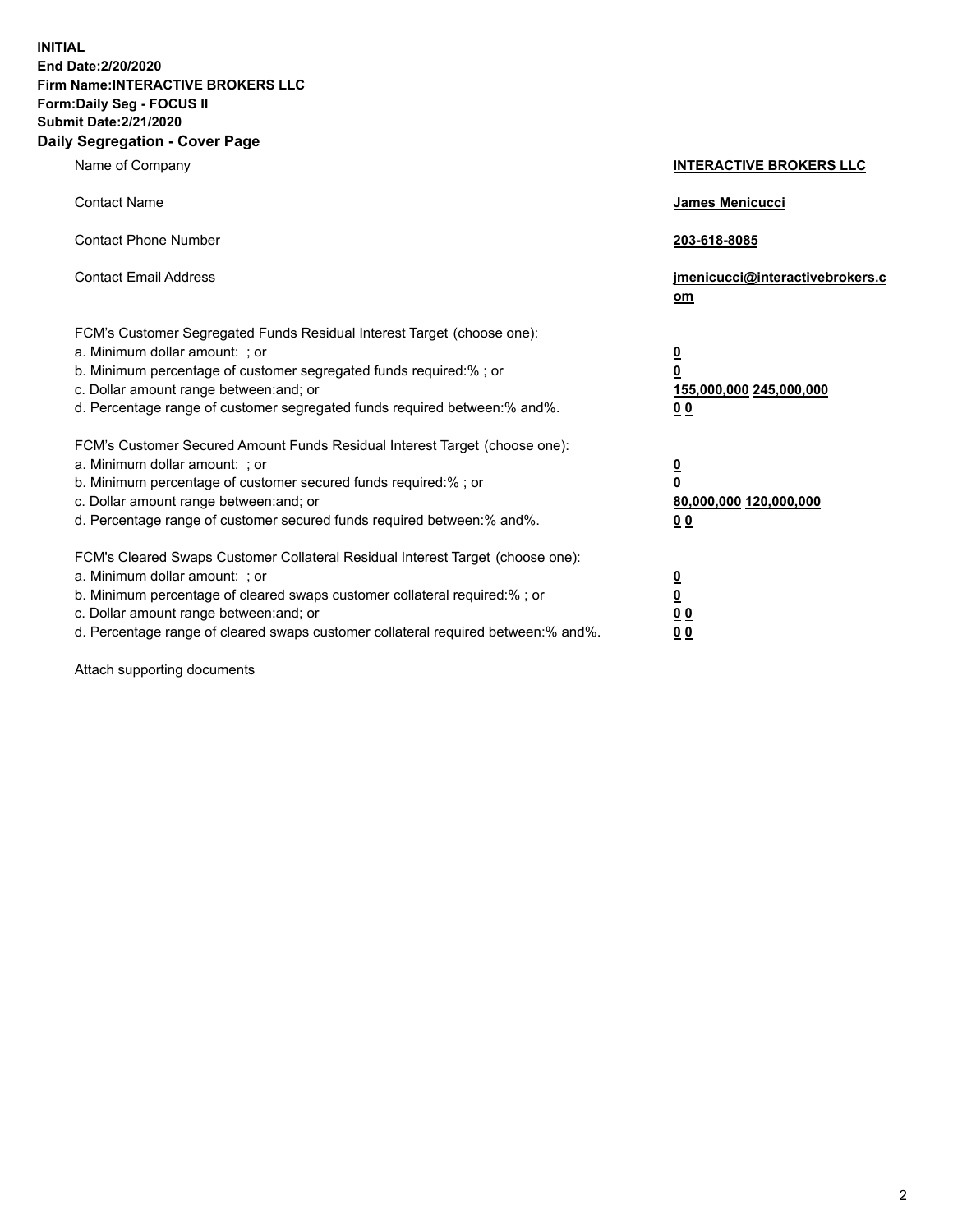**INITIAL End Date:2/20/2020 Firm Name:INTERACTIVE BROKERS LLC Form:Daily Seg - FOCUS II Submit Date:2/21/2020 Daily Segregation - Secured Amounts**

|     | Dany Ocgregation - Occarea Anioante                                                                        |                                                 |
|-----|------------------------------------------------------------------------------------------------------------|-------------------------------------------------|
|     | Foreign Futures and Foreign Options Secured Amounts                                                        |                                                 |
|     | Amount required to be set aside pursuant to law, rule or regulation of a foreign                           | $0$ [7305]                                      |
|     | government or a rule of a self-regulatory organization authorized thereunder                               |                                                 |
| 1.  | Net ledger balance - Foreign Futures and Foreign Option Trading - All Customers                            |                                                 |
|     | A. Cash                                                                                                    | 484,467,874 [7315]                              |
|     | B. Securities (at market)                                                                                  | $0$ [7317]                                      |
| 2.  | Net unrealized profit (loss) in open futures contracts traded on a foreign board of trade                  | 22,322,641 [7325]                               |
| 3.  | Exchange traded options                                                                                    |                                                 |
|     | a. Market value of open option contracts purchased on a foreign board of trade                             | 144,066 [7335]                                  |
|     | b. Market value of open contracts granted (sold) on a foreign board of trade                               | <mark>-221,100</mark> [7337]                    |
| 4.  | Net equity (deficit) (add lines 1. 2. and 3.)                                                              | 506,713,481 [7345]                              |
| 5.  | Account liquidating to a deficit and account with a debit balances - gross amount                          | 13,799 [7351]                                   |
|     | Less: amount offset by customer owned securities                                                           | 0 [7352] 13,799 [7354]                          |
| 6.  | Amount required to be set aside as the secured amount - Net Liquidating Equity                             | 506,727,280 [7355]                              |
|     | Method (add lines 4 and 5)                                                                                 |                                                 |
| 7.  | Greater of amount required to be set aside pursuant to foreign jurisdiction (above) or line                | 506,727,280 [7360]                              |
|     | 6.                                                                                                         |                                                 |
|     | FUNDS DEPOSITED IN SEPARATE REGULATION 30.7 ACCOUNTS                                                       |                                                 |
| 1.  | Cash in banks                                                                                              |                                                 |
|     | A. Banks located in the United States                                                                      | 75,299,301 [7500]                               |
|     | B. Other banks qualified under Regulation 30.7                                                             | 0 [7520] 75,299,301 [7530]                      |
| 2.  | Securities                                                                                                 |                                                 |
|     | A. In safekeeping with banks located in the United States                                                  | 446,372,062 [7540]                              |
|     | B. In safekeeping with other banks qualified under Regulation 30.7                                         | 0 [7560] 446,372,062 [7570]                     |
| 3.  | Equities with registered futures commission merchants                                                      |                                                 |
|     | A. Cash                                                                                                    | $0$ [7580]                                      |
|     | <b>B.</b> Securities                                                                                       | $0$ [7590]                                      |
|     | C. Unrealized gain (loss) on open futures contracts                                                        | $0$ [7600]                                      |
|     | D. Value of long option contracts                                                                          | $0$ [7610]                                      |
|     | E. Value of short option contracts                                                                         | 0 [7615] 0 [7620]                               |
| 4.  | Amounts held by clearing organizations of foreign boards of trade                                          |                                                 |
|     | A. Cash                                                                                                    | $0$ [7640]                                      |
|     | <b>B.</b> Securities                                                                                       | $0$ [7650]                                      |
|     | C. Amount due to (from) clearing organization - daily variation                                            | $0$ [7660]                                      |
|     | D. Value of long option contracts                                                                          | $0$ [7670]                                      |
|     | E. Value of short option contracts                                                                         | 0 [7675] 0 [7680]                               |
| 5.  | Amounts held by members of foreign boards of trade                                                         |                                                 |
|     | A. Cash                                                                                                    | 99,249,574 [7700]                               |
|     | <b>B.</b> Securities                                                                                       | $0$ [7710]                                      |
|     | C. Unrealized gain (loss) on open futures contracts                                                        | 9,057,017 [7720]                                |
|     | D. Value of long option contracts                                                                          | 144,066 [7730]                                  |
|     | E. Value of short option contracts                                                                         | <mark>-221,100</mark> [7735] 108,229,557 [7740] |
| 6.  | Amounts with other depositories designated by a foreign board of trade                                     | $0$ [7760]                                      |
| 7.  | Segregated funds on hand                                                                                   | $0$ [7765]                                      |
| 8.  | Total funds in separate section 30.7 accounts                                                              | 629,900,920 [7770]                              |
| 9.  | Excess (deficiency) Set Aside for Secured Amount (subtract line 7 Secured Statement<br>Page 1 from Line 8) | 123,173,640 [7380]                              |
| 10. | Management Target Amount for Excess funds in separate section 30.7 accounts                                | 80,000,000 [7780]                               |
| 11. | Excess (deficiency) funds in separate 30.7 accounts over (under) Management Target                         | 43,173,640 [7785]                               |
|     |                                                                                                            |                                                 |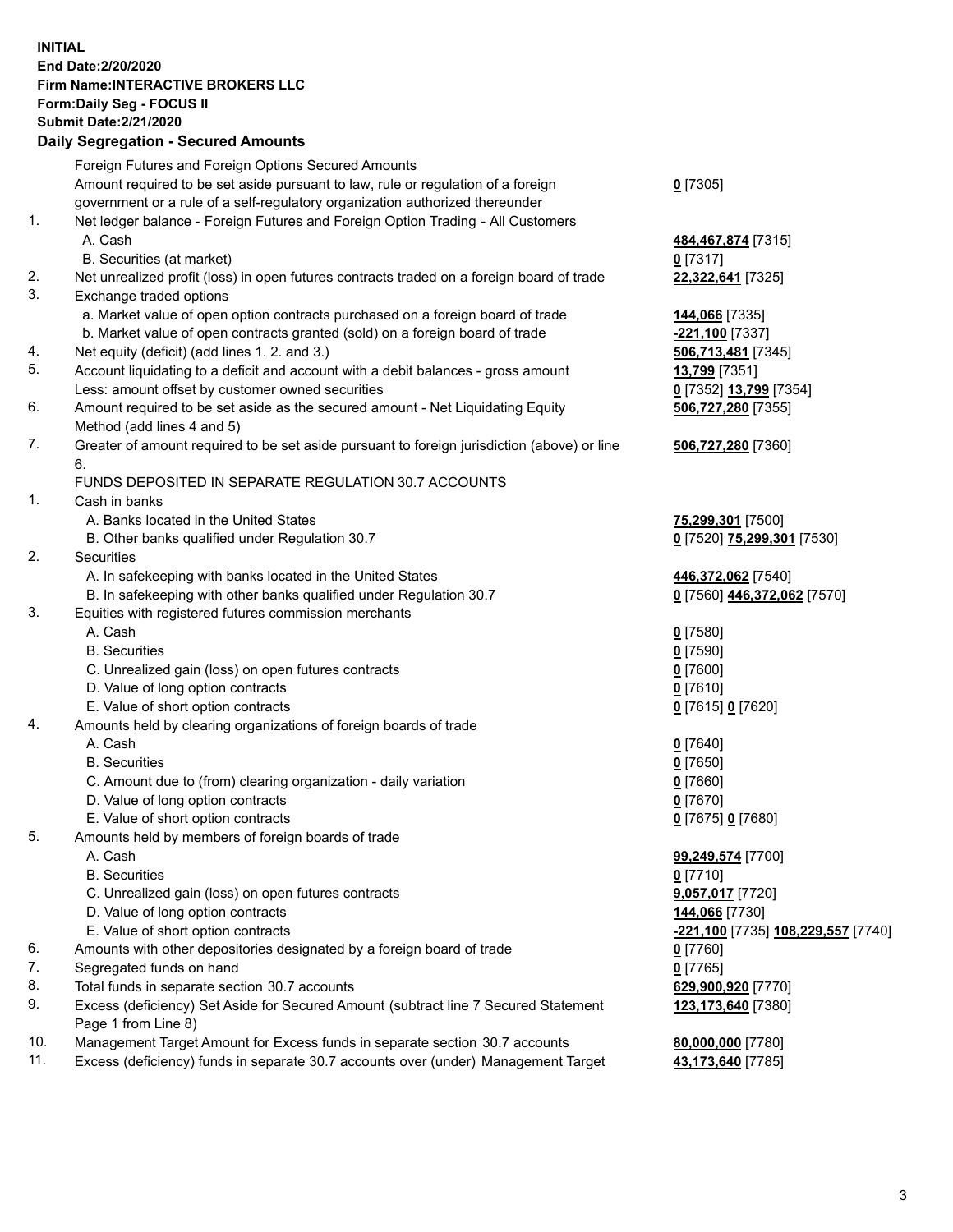**INITIAL End Date:2/20/2020 Firm Name:INTERACTIVE BROKERS LLC Form:Daily Seg - FOCUS II Submit Date:2/21/2020 Daily Segregation - Segregation Statement** SEGREGATION REQUIREMENTS(Section 4d(2) of the CEAct) 1. Net ledger balance A. Cash **4,193,086,158** [7010] B. Securities (at market) **0** [7020] 2. Net unrealized profit (loss) in open futures contracts traded on a contract market **64,887,792** [7030] 3. Exchange traded options A. Add market value of open option contracts purchased on a contract market **237,822,231** [7032] B. Deduct market value of open option contracts granted (sold) on a contract market **-264,624,011** [7033] 4. Net equity (deficit) (add lines 1, 2 and 3) **4,231,172,170** [7040] 5. Accounts liquidating to a deficit and accounts with debit balances - gross amount **1,016,593** [7045] Less: amount offset by customer securities **0** [7047] **1,016,593** [7050] 6. Amount required to be segregated (add lines 4 and 5) **4,232,188,763** [7060] FUNDS IN SEGREGATED ACCOUNTS 7. Deposited in segregated funds bank accounts A. Cash **1,210,483,707** [7070] B. Securities representing investments of customers' funds (at market) **1,844,057,145** [7080] C. Securities held for particular customers or option customers in lieu of cash (at market) **0** [7090] 8. Margins on deposit with derivatives clearing organizations of contract markets A. Cash **6,913,882** [7100] B. Securities representing investments of customers' funds (at market) **1,418,857,917** [7110] C. Securities held for particular customers or option customers in lieu of cash (at market) **0** [7120] 9. Net settlement from (to) derivatives clearing organizations of contract markets **-14,977,368** [7130] 10. Exchange traded options A. Value of open long option contracts **237,818,233** [7132] B. Value of open short option contracts **-264,662,732** [7133] 11. Net equities with other FCMs A. Net liquidating equity **0** [7140] B. Securities representing investments of customers' funds (at market) **0** [7160] C. Securities held for particular customers or option customers in lieu of cash (at market) **0** [7170] 12. Segregated funds on hand **0** [7150] 13. Total amount in segregation (add lines 7 through 12) **4,438,490,784** [7180] 14. Excess (deficiency) funds in segregation (subtract line 6 from line 13) **206,302,021** [7190] 15. Management Target Amount for Excess funds in segregation **155,000,000** [7194] 16. Excess (deficiency) funds in segregation over (under) Management Target Amount **51,302,021** [7198]

Excess